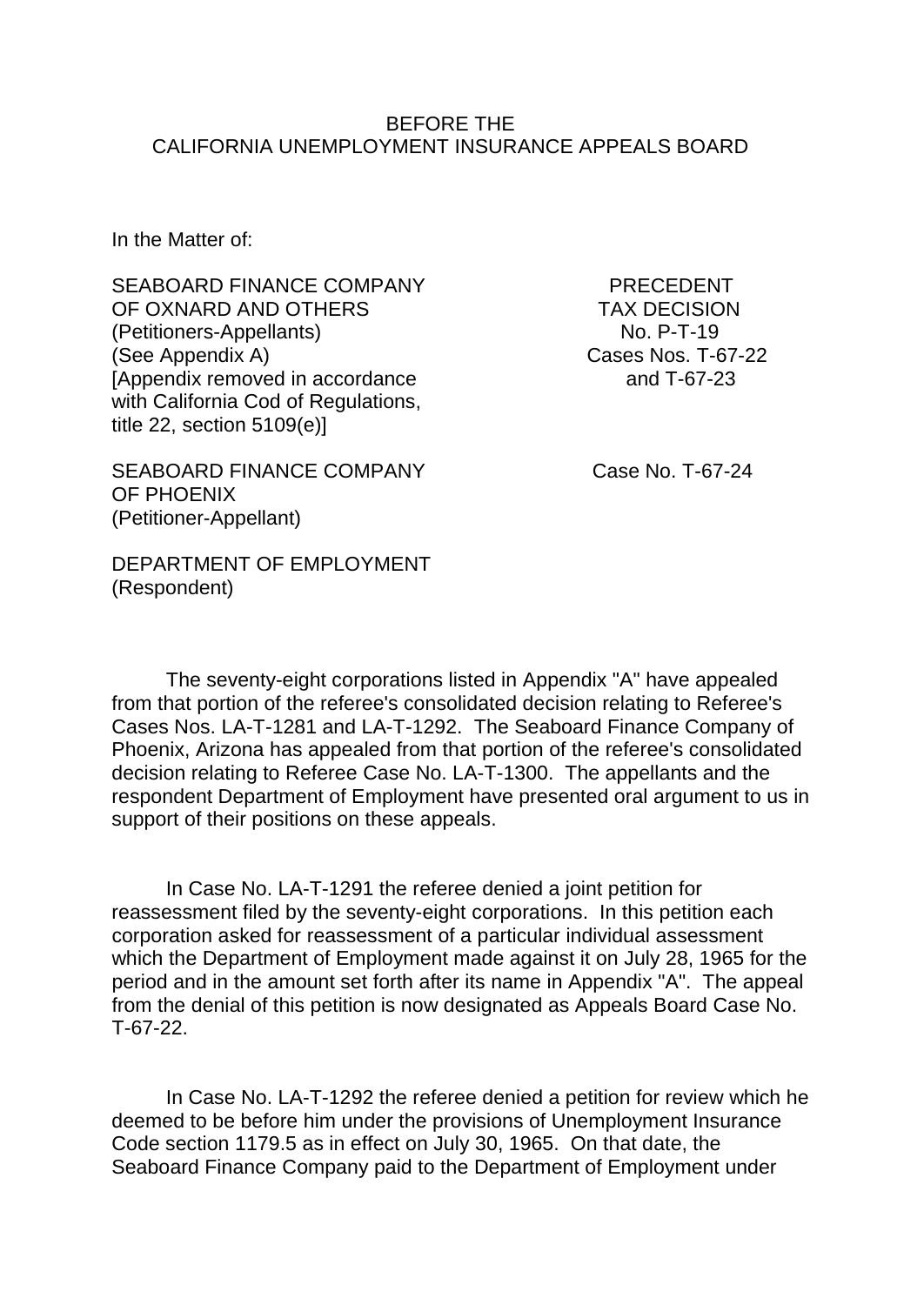protest the total sum of \$8,442.55. This amount included the sum of \$1,579.50 which this company paid to the department as the total amount of contributions, interest, and penalties assessed against all of the seventy-eight corporations on July 28, 1965. The department and the referee recognized this payment of \$1,579.50 as a claim for refund deemed denied by the director in accordance with the provisions of code section 1179.5, and likewise under the provisions of that section further recognized the petition for reassessment as being deemed also a petition to review the denial of the claim. The appeal from the referee's denial of the deemed petition is now designated as Appeals Board Case No. T-67-23.

P-T-19

In Case No. LA-T-1300 the referee denied a petition for review of the department's denial on August 5, 1965 of a claim for refund in the amount of \$6,863.05. This amount was exactly equal to that portion of the \$8,442.55 payment made by Seaboard Finance Company in excess of the amount assessed against the seventy-eight corporations. At the request of the Seaboard Finance Company, it was applied by the department in payment under protest of a tax obligation in this aggregate amount voluntarily reported to the department on July 30, 1965 by an employing unit designated as the Seaboard Finance Company of Phoenix, Arizona for each calendar quarter within the period extending from April 1, 1962 through December 31, 1964. The appeal from the referee's denial of this petition is now designated as Appeals Board Case No. T-67-24.

The Seaboard Finance Company is not named as a petitioner in the various petitions. It was, however, named as a party in the department's answer and treated as such by the referee throughout the consolidated proceedings.

## STATEMENT OF FACTS

During the period under review, each of the 78 corporations listed in Appendix "A" existed as a separate legal entity organized under the laws of this state. Each corporation had its principal office at the same location at 818 West Seventh Street in Los Angeles. Each operated in a particular locality of its own within this state under the common business name of Seaboard Finance Company, making small loans to individuals in the same manner.

During this same period, the registered employer, Seaboard Finance Company of Phoenix, Arizona, consisted of a group of some 47 corporations (not individually identified in the record before us), each corporation existing as a separate legal entity organized under the laws of some place other than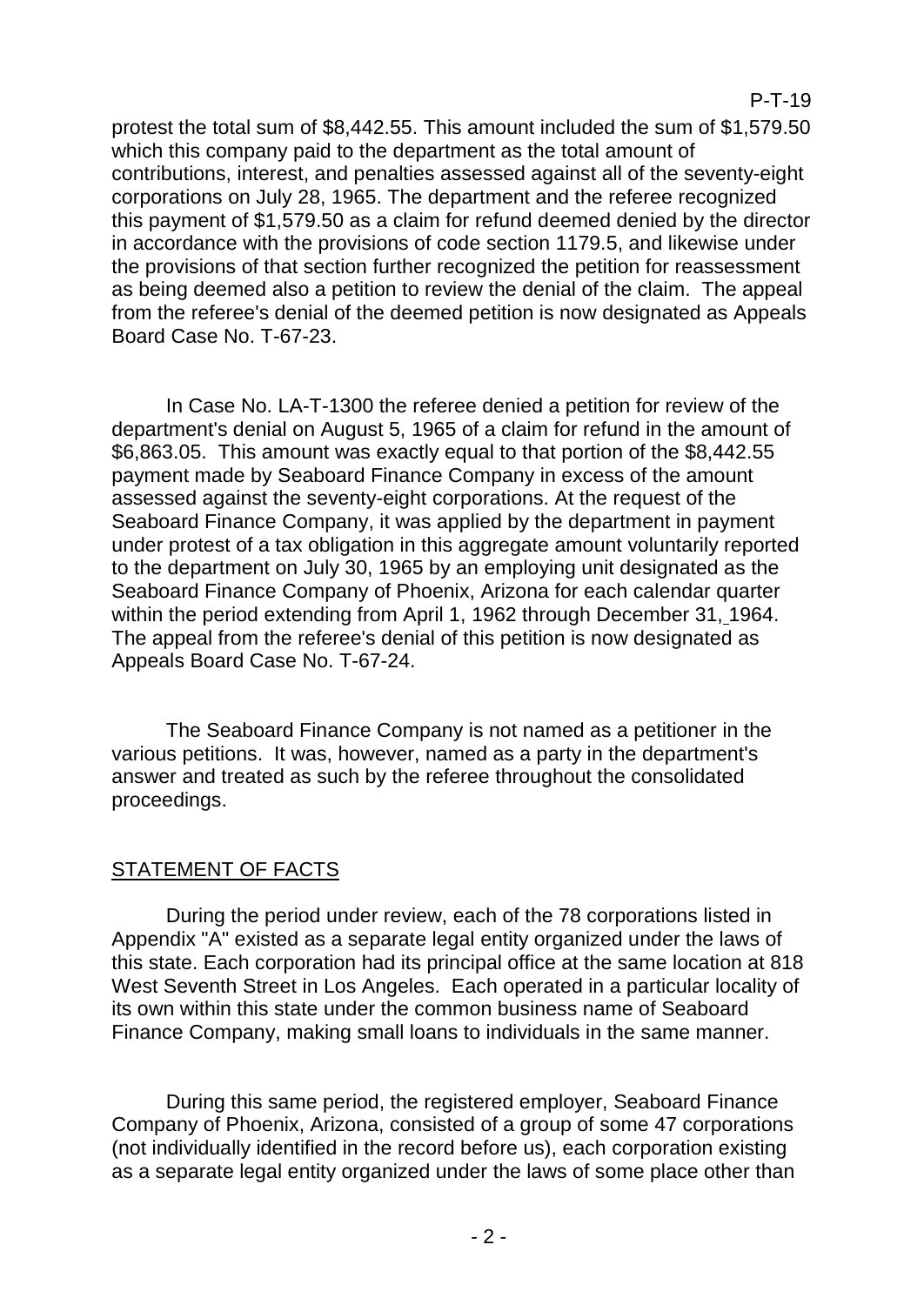California. Each of these 47 corporations also had its headquarters office at the same location in Los Angeles as did the 78 California corporations. Each of the corporations operated in a particular locality of its own outside of this state under the common business name of Seaboard Finance Company, making small loans to individuals in the same manner as did the 78 California corporations.

The evidence before us further reflects that during the period under review there were also 375 other corporations each similarly existing as a separate legal entity organized under the laws of some place other than this state. Each of these 375 corporations also had its headquarters at the same location in Los Angeles as did the 78 California corporations listed in Appendix "A" and the 47 other corporations grouped together as the Seaboard Finance Company of Phoenix, Arizona. Each of these 375 corporations operated in a particular locality of its own outside of California under the common business name of Seaboard Finance Company, making small loans to individuals in the same manner as did the 125 corporations previously described.

There was, in addition, at least one more corporation that had its headquarters office at this same location in Los Angeles. This was the Seaboard Finance Company, which existed as a separate legal entity organized under the laws of the State of Delaware, and was qualified to do business in California. This corporation operated approximately 300 branch offices in particular localities under the common business name of Seaboard Finance Company, making small loans to individuals in the same manner as did the 500 corporations previously mentioned.

This Delaware corporation, however, occupied a rather unique and central position in the group in that it was the sole owner of all of the capital stock of each of the other 500 corporations. It was also the sole source of all of borrowed funds from which each of the other 500 corporations made their small loans to their individual customers. It was also the only corporation which directly paid any remuneration to the seven individuals whose salary payments are the subject of dispute in these consolidated proceedings.

The record before us does not identify the individual directors of this parent corporation. It does identify that the same three individuals, Allan Weidman, Edwin Johnson, and Wallace Merryman, were the sole directors of each of the 500 subsidiary corporations. These are three of the seven individuals whose salary payments are involved in the assessment.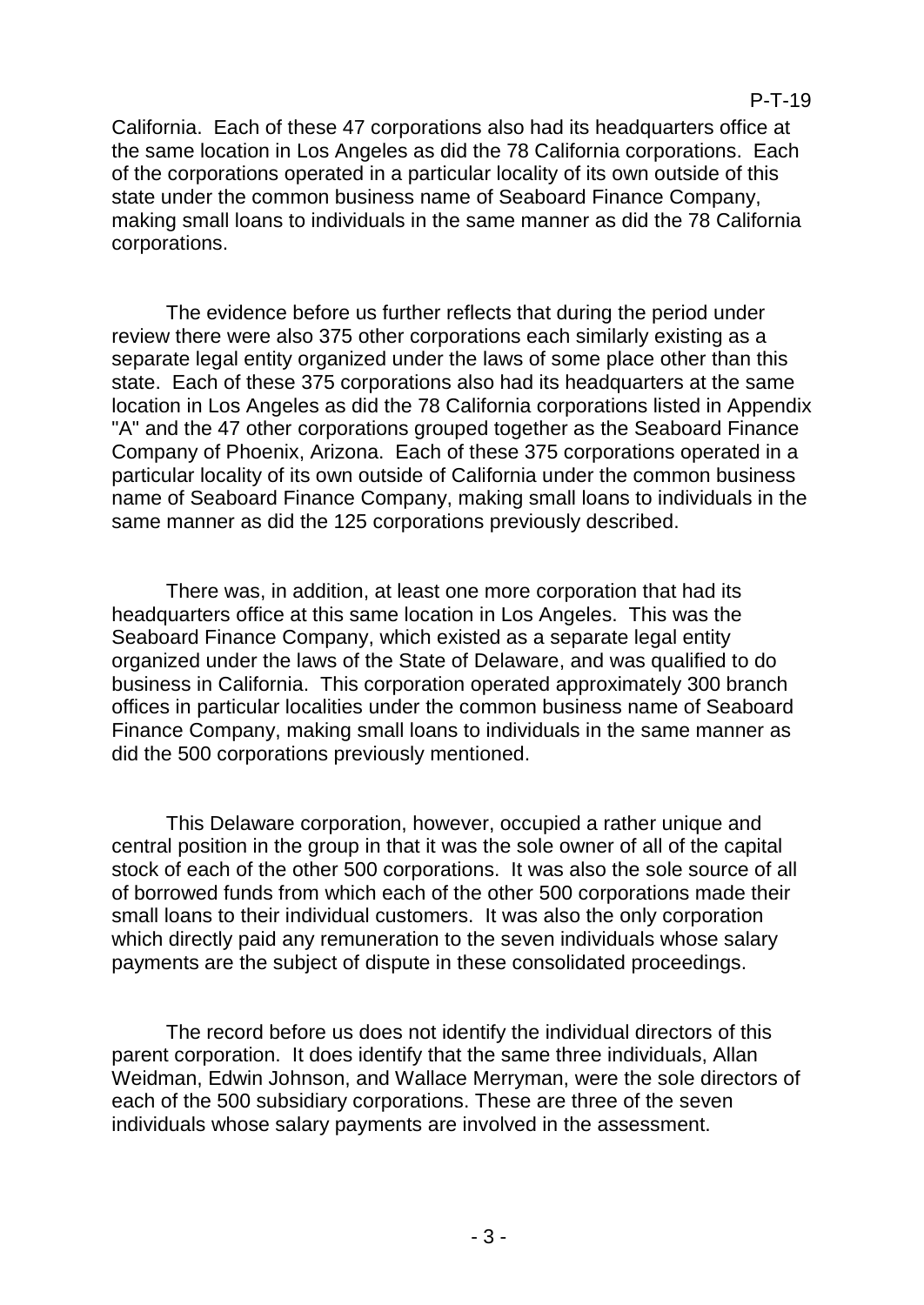Allan Weidman was the president of the parent corporation, and he, likewise, held the office of president of each of the 500 subsidiary corporations. Edwin Johnson was the secretary of the parent corporation, and he, likewise, held the office of secretary of each of the 500 subsidiary corporations. Wallace Merryman was the treasurer of the parent corporation, and he, likewise, held the office of treasurer of each of the 500 subsidiary corporations.

The parent corporation also had four other officers. They were: Ulmer Lide, the vice-president; William Broch, the assistant treasurer; Owen Metzler, the controller; and Robert N. Lux, the chief counsel. Each of the 500 subsidiary corporations also had four other officers. Without exception, each of these four individuals occupied the same position in each corporation.

These seven officers were in general charge of the managerial activities of all of the corporations. Their symmetrical positions in each were utilized to provide a managerial unity that embraced all, but without any indication of any fraud, injustice, or inequity to any person arising out of the interlocking relationships. Evidences of this managerial unity may be observed in the common pattern of operation of this group of corporations referred to in the aggregate in the record as the "company."

Each office of the company, whether operated directly by the parent corporation or by one of the subsidiaries, was operated in a similar manner. In local charge was a branch manager. Under him there was a record keeper and a varying number of clerks depending upon the size of the office.

A number of offices in a region were grouped together for operational purposes under the overall supervision of a regional manager. The regions in turn were formed into areas which were placed under the overall supervision of an area vice-president. Final authority rested with the president of the company and his advisers at the headquarters office.

The subsidiaries formed an integral part of this managerial structure in the same way as did the branches of the parent corporation. They were organized as separate corporations for other purposes such as qualification for a loan license in certain states requiring local incorporation for such. Various other business, financial, and tax purposes have also played a part in the establishment of this organizational policy.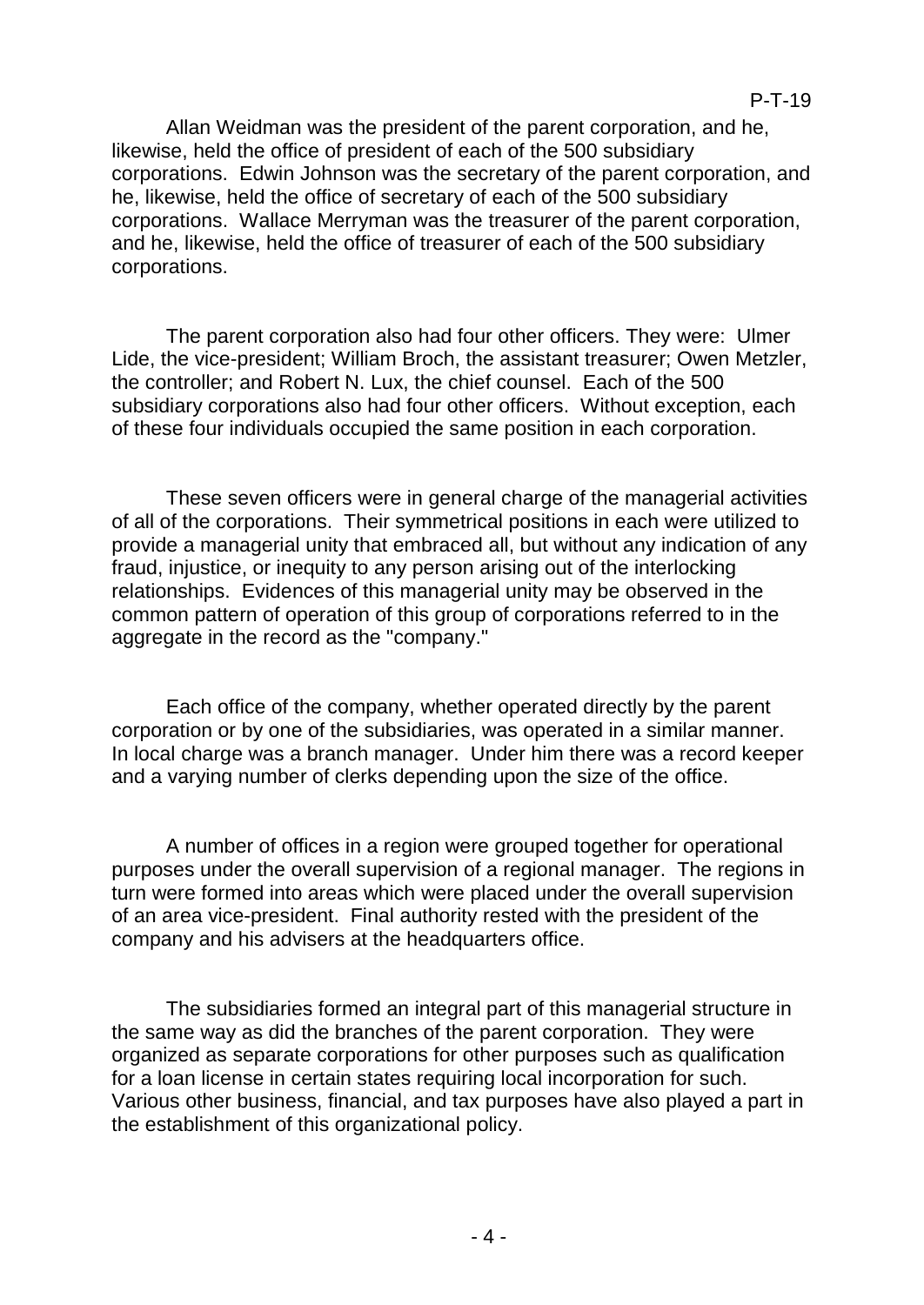#### P-T-19

Each office, whether operated directly by the parent corporation or by one of the subsidiaries, was furnished with the same set of manuals detailing the policies of the company. These manuals were revised periodically at the headquarters office and were intended to provide for the uniform conduct of the company's business operations. The record identifies that there was a Personnel Manual, an Operations Manual, an Accounting Manual, a Payroll Manual, and possibly others.

Each office within a particular state charged the same rates of interest on the loans that it made. This charge, however, varied between states because of the necessity of abiding by rates established by State Banking Commissions. Policy on interest rate charges was established by the president of the company and his advisers at the headquarters office.

Each office prepared its own payroll. It then forwarded its payroll journal to the headquarters office in Los Angeles. That office prepared all payroll reports. There was a common vacation policy throughout the organization. Policy decisions in regard to vacations were made by the president and his advisers in Los Angeles.

Retirement benefits were also uniform throughout the company. From time to time, managers and assistant managers were transferred from one office to another. This was done from the viewpoint of-the organization as a whole without regard to separate corporate structures.

The seven individuals who served as the officers of each of the corporations did not receive any direct remuneration from any of the 500 subsidiaries for the services they rendered. At the first directors' meeting of each subsidiary corporation, its board of directors adopted the following resolution which was identical in each case:

"Resolved that until further action of the board of directors, all of the officers elected at this meeting shall serve as officers without compensation as such and the contract of employment created by said election shall be terminable upon notice by either party."

Thereafter at each separate annual meeting of each of the 500 corporations, its respective board of directors readopted this identical resolution.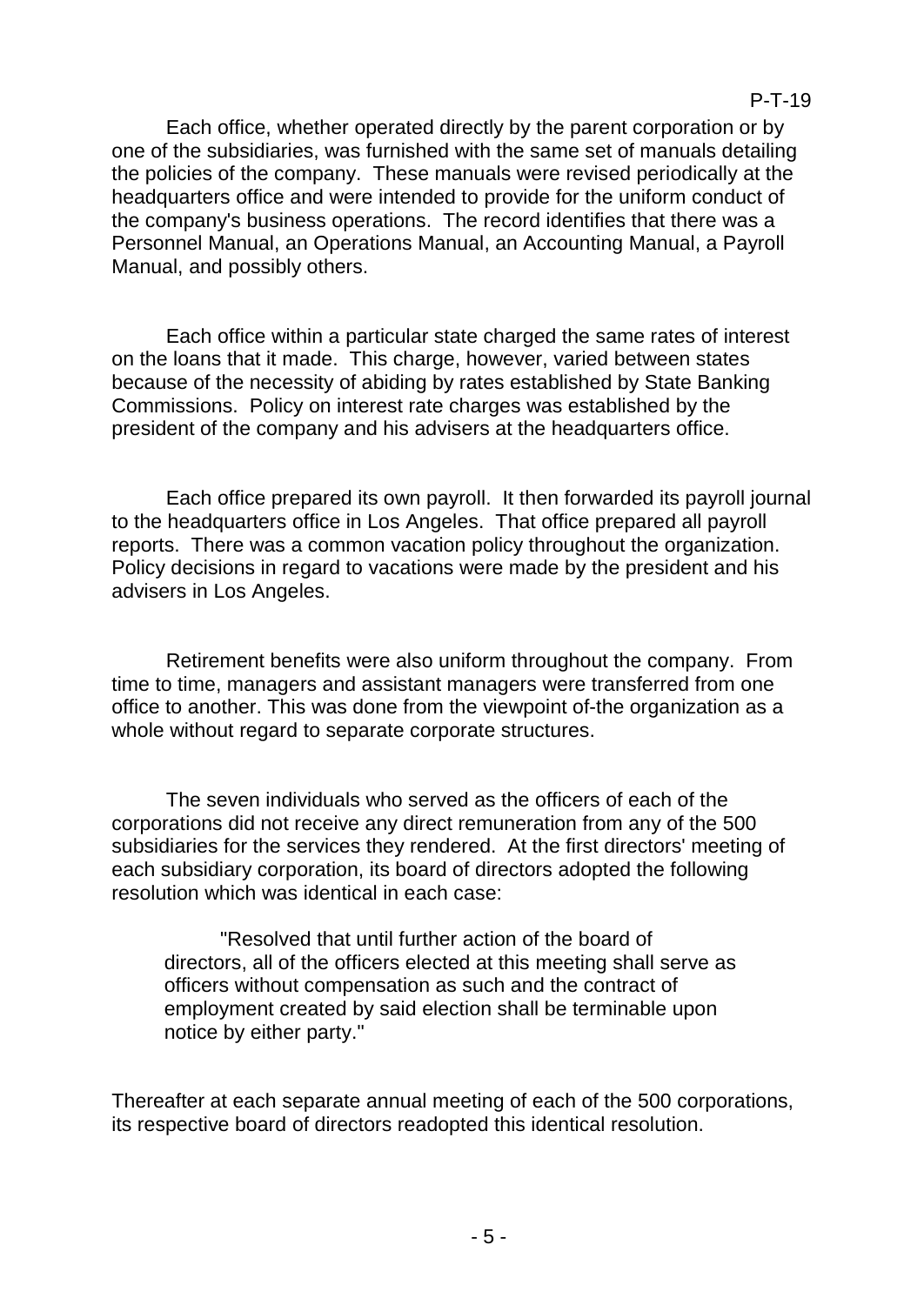#### P-T-19

The direct remuneration paid by the parent corporation to each of these seven officers became a part of its total operational and administrative expenses. In addition to such salaries, this category of expenses also included such items as rent, heat and light for the executive office building in Los Angeles, certain depreciation items, stationery and supplies, various traveling expenses, and some 22 other items. The traveling expenses included those of officers who traveled to meetings with Seaboard employees, or with other finance companies.

By intercorporate bookkeeping transactions (involving no direct transfers of cash), a portion of these total operational and administrative expenses (including the remuneration of these seven officers) was allocated to each of the 500 subsidiary corporations. The particular portion allocated to each such corporation bore the same ratio to the total of these expenses as did the accounts receivable of that corporation to the total accounts receivable of the company (i.e., the combined total of the parent corporation and its 500 subsidiaries) After such allocation, the parent corporation was left bearing only its own proportion of such expenses in its own income account.

The parent corporation reported and paid unemployment insurance contributions on the salaries of the seven officers in question. It reported under its own account number and paid at the tax rate assigned to it by the department. It did this upon the premise that there was but one employer of these seven individuals.

The department was dissatisfied with this reporting. It viewed each subsidiary corporation as actually being a separate employer of each officer to the extent of the portion of the salary allocated to it. Accordingly the department assessed each of the 78 California subsidiary corporations upon the basis of the proportion of the salaries of the seven officers which was included in the amount of the parent corporation's operational and administrative expenses allocated to the assessed subsidiary.

The department was about to do the same with the out-of-state subsidiary corporations as soon as their identity could be determined, and it could be established which ones had received an allocation of California wages in an amount sufficient to consider them California employers. At this point, the company paid under protest the amount that the department would have assessed against 47 such subsidiary corporations which it registered with the department as a single employer under the name of Seaboard Finance Company of Phoenix, Arizona. It then filed claim for refund of the protested payment to contest the department's viewpoint.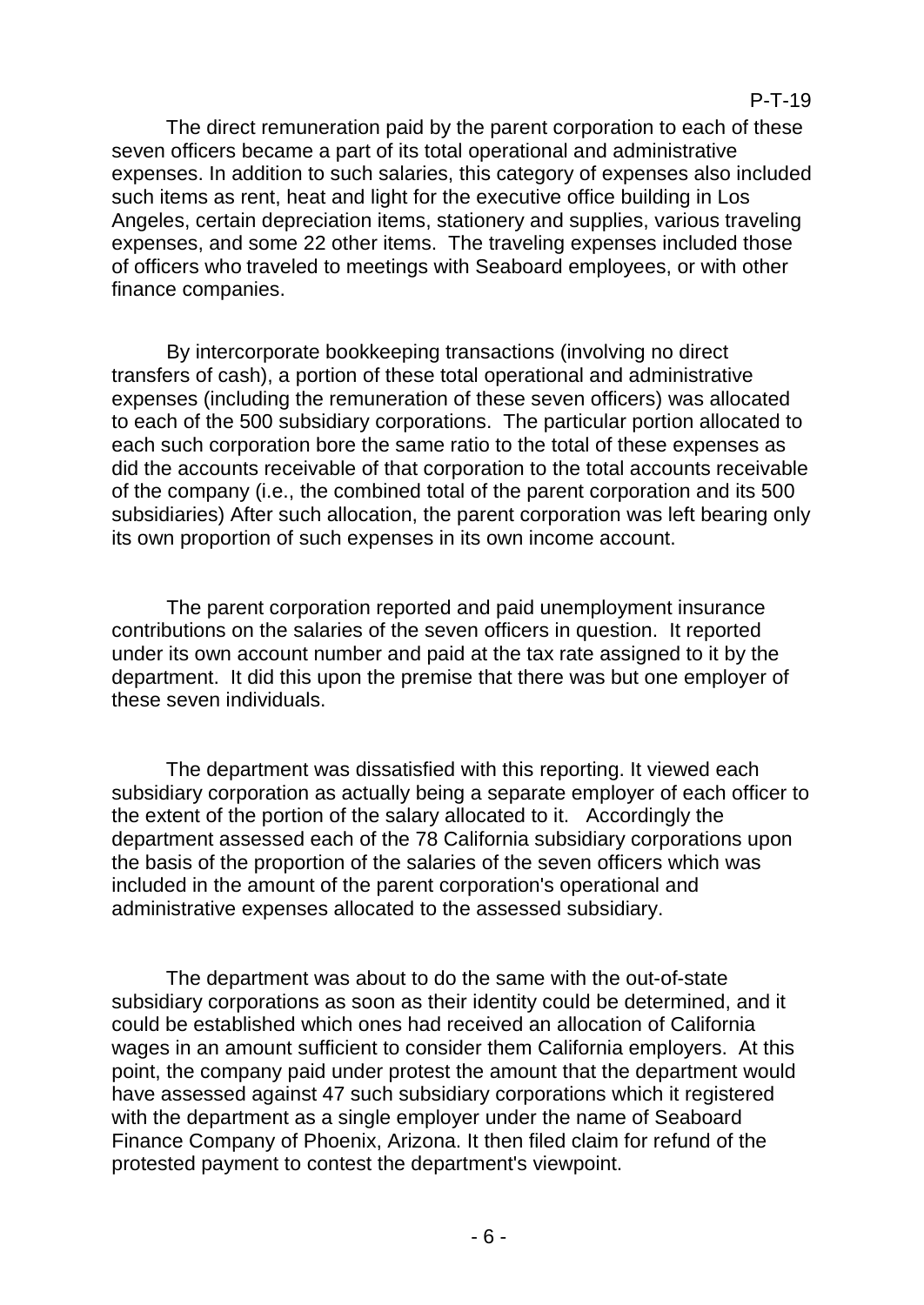The effect of fractionalizing the employment relationships of the seven highly paid company officers among numerous corporations is to increase the overall amount of each officer's salary that is subject to unemployment insurance taxes. This is because each employer (rather than one) then pays on the amount of each officer's salary allocated to it up to the maximum amount subject to tax. This in turn results in an increase in the overall tax liability of the company with virtually no increase in risk to the Unemployment Fund upon potential benefit claims by these officers.

Upon this appeal, particularly, the petitioners stress the principle of unity of enterprise as supporting their position that there is only one "employing unit" that is the employer of the seven company officers in question. In the alternative, they urge that if this principle does not apply, then the employment relationship of these seven individuals would be solely with the parent corporation and none other. Moreover, they contend that the imposition of the tax in accordance with the department's view is an unlawful burden on interstate commerce beyond the power or jurisdiction of this state; and that the rule requiring the petitioners to bear the burden of proving that no tax is due is a violation of due process of law. They also point to certain specific provisions of the Unemployment Insurance Code which they assert either limit or preclude the imposition of the tax in question.

## REASONS FOR DECISION

The key to the resolution of the controversy presented by these appeals lies in the answer to the question:

Was there (for unemployment insurance tax purposes) but one employer of the seven company officers, or did they simultaneously have many separate employers?

There were, of course, many separate corporations involved in the rendition of the services of these officers. These corporations were closely related to each other by common bonds of ownership and control, but the record before us does not indicate that their close interrelationships ever resulted in any fraud, injustice, or inequity to any person. Under such circumstances, we are not privileged to disregard the separate existence of each of these many corporations as a legal person in its own right. Erkenbrecher v. Grant (1921), 187 Cal. 7 at page 9, 200 Pac. 641 at page 642; Wenban Estate, Inc. v. Hewlett (1924), 193 Cal. 675 at page 696, 227 Pac. 723 at page 731; California Employment Commission v. Butte County Rice Growers Association (1944), 25 Cal. 2d 624 at pages 636 and 637, 154 P. 2d 892 at page 898; Evelyn, Incorporated v. California Employment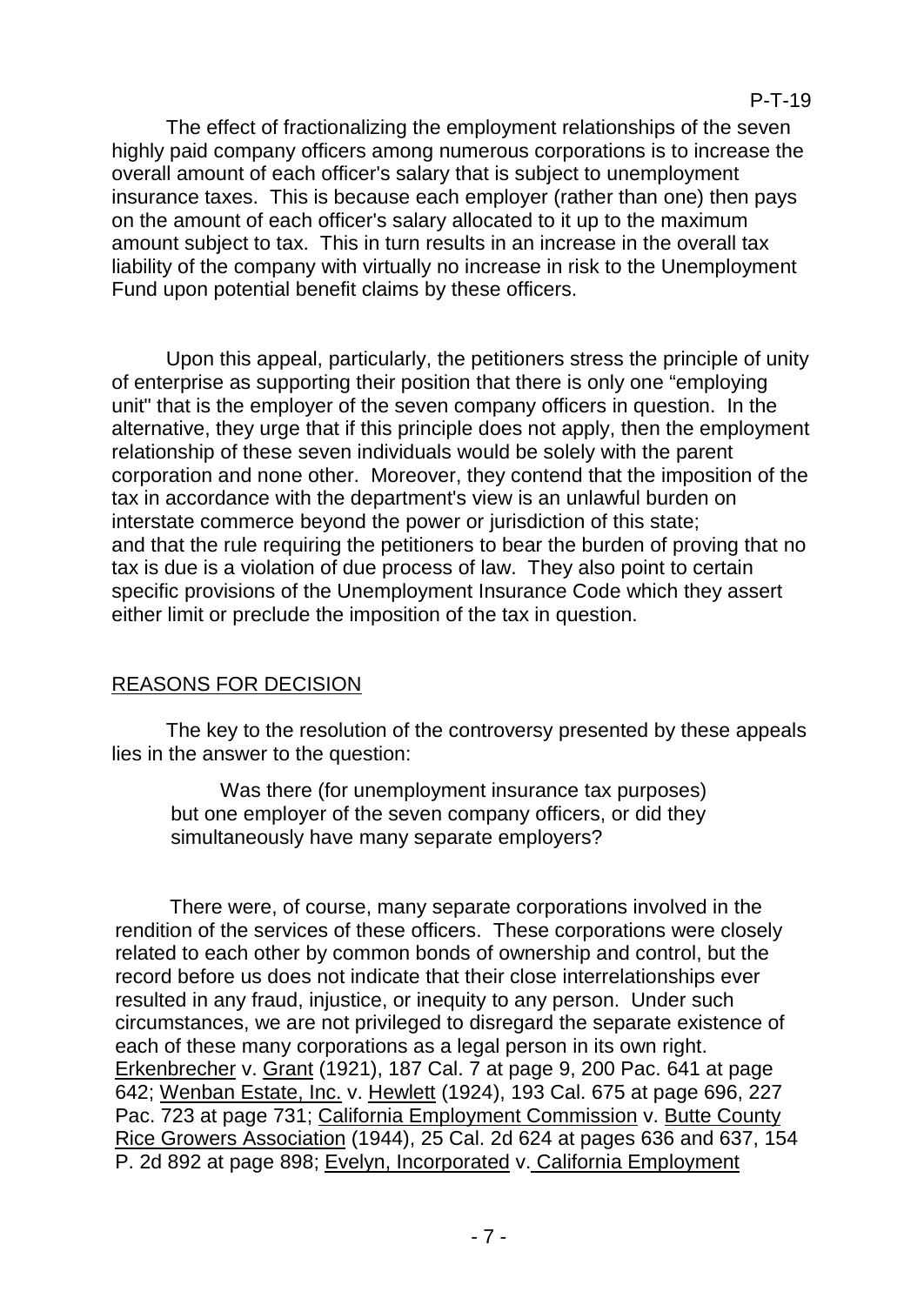Stabilization Commission (1957), 48 Cal. 2d 588 at pages 590 and 591, 311 P. 2d 500 at page 502.

Accordingly, we proceed on the basis that there are some 126 or more different legal persons, each directly interested in and to be affected by our answer to the stated question. In terms of their substantive and procedural rights as separate persons we must recognize and distinguish each as an individual. At the same time, we are also privileged to observe how as separate persons they may have grouped themselves together in ways that people do when they associate for common or related purposes, such as the carrying on of business activities in which they become employers of others.

For unemployment insurance purposes, the word "employer" is a statutorily defined term. The Unemployment Insurance Code does not refer to an employer as being a legal entity, but as an "employing unit" which has and does certain additional things. Specifically, code section 675 states that:

" 'Employer' means any employing unit, which for some portion of a day, has within the current calendar year or had within the preceding calendar year in employment one or more individuals and pays wages for employment in excess of one hundred dollars (\$100) during any calendar quarter." (underscoring added)

According to this definition, every employer is, first of all, an "employing unit." If a legal entity becomes an "employer," it is its character as an "employing unit" that makes it such. It is not the mere fact of legal entity that does so.

The concept of an "employing unit" is derived from Unemployment Insurance Code section 135. Essentially, it refers to any individual or type of organization which, since the inception of the unemployment insurance program, has had in its employ any individual performing services for it in this state. Separate establishments of the same individual or type of organization are not separate "employing units."

It is readily apparent from the examples set forth in code section 135 that an "employing unit" is not necessarily a legal entity. In addition to such, these examples include aggregations such as joint ventures, partnerships, associations, or joint stock companies; special capacities such as receivers, trustees, and personal representatives; special agencies of government; and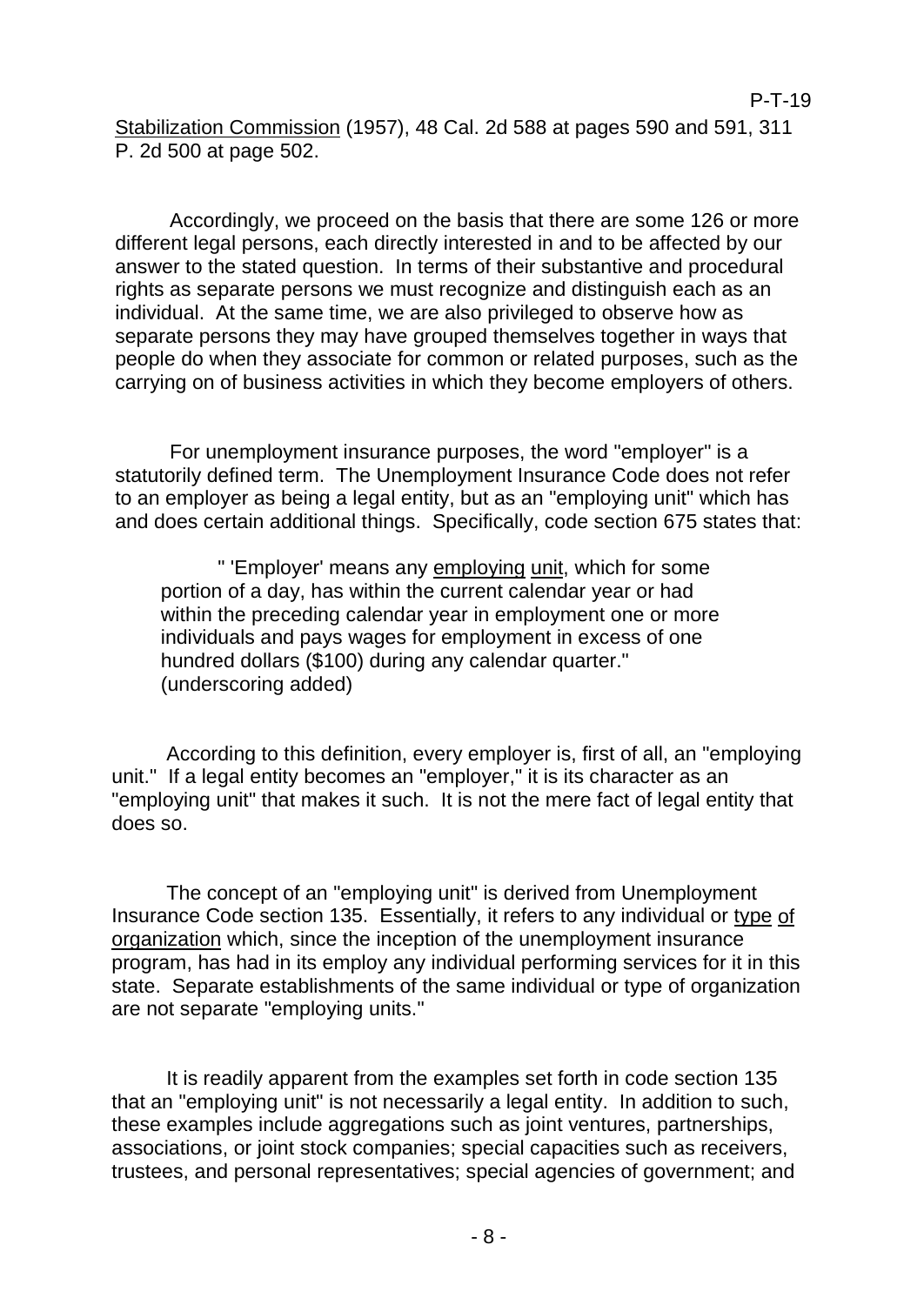even mere "res" such as estates or trusts. The essential thing is that (except in the case of an individual) an "employing unit" must be a type of organization which has a business unity as an enterprise. Karlson v. Murphy (1944), 387 Ill. 436 at pages 448 and 449, 56 N.E. 2d 839 at pages 844 and 845; American Screw Products Company v. Unemployment Compensation Commission (1945), 311 Mich. 440 at page 445, 18 N.W. 2d 886 at page 888, 159 A.L.R. 1195 at page 1197; Cohen v. District Unemployment Compensation Board (1948), 167 Fed. 2d 883.

This idea of unity of enterprise is not set forth directly in the text of code section 135. Rather it has developed gradually out of the interpretation of that section (and its predecessor section 8.5 in the former Unemployment Insurance Act) by the appellate courts of this state. Its implicit presence in these sections is best recognized when coupled with an understanding of the aeries of court decisions which brought about this development.

In 1940 Robert and James Ransohoff were co-partners in a business enterprise known as Ransohoff's which they equally owned and jointly managed in San Francisco. Without otherwise changing the ownership or operation of their business, they decided to change its legal form from that of a partnership to that of a corporation. This they did on August 1, 1940, without interruption in the continuity of their business and in a manner hardly apparent to their customers and the public.

The California Employment Commission believed that the Ransohoff partnership and corporation were two separate employing units. On this basis, it sought to collect employment taxes on the first \$3,000 paid by each to the employees of this business. It was prevented from doing so by a decision of the Appellate Department of the San Francisco Superior Court which held that the only change was one of form and not of substance; that this was not a real change as contemplated by the law; and that for unemployment insurance purposes, the corporation and the partnership were the same employing unit. California Employment Commission v. Ransohoff's Inc. (1944), San Francisco Superior Court Appellate department No. 1618, reported in 1944 Compilation of California Court Decisions involving the California Unemployment Insurance Act at page 25.

About a year later, a similar problem arose when a general partnership of two individuals was changed into a limited partnership with the same two individuals as general partners and two other persons as limited partners. In Barrett and Hilp v. California Employment Commission (1945), San Francisco Superior Court No. 341890, summarized in 1945 Compilation of California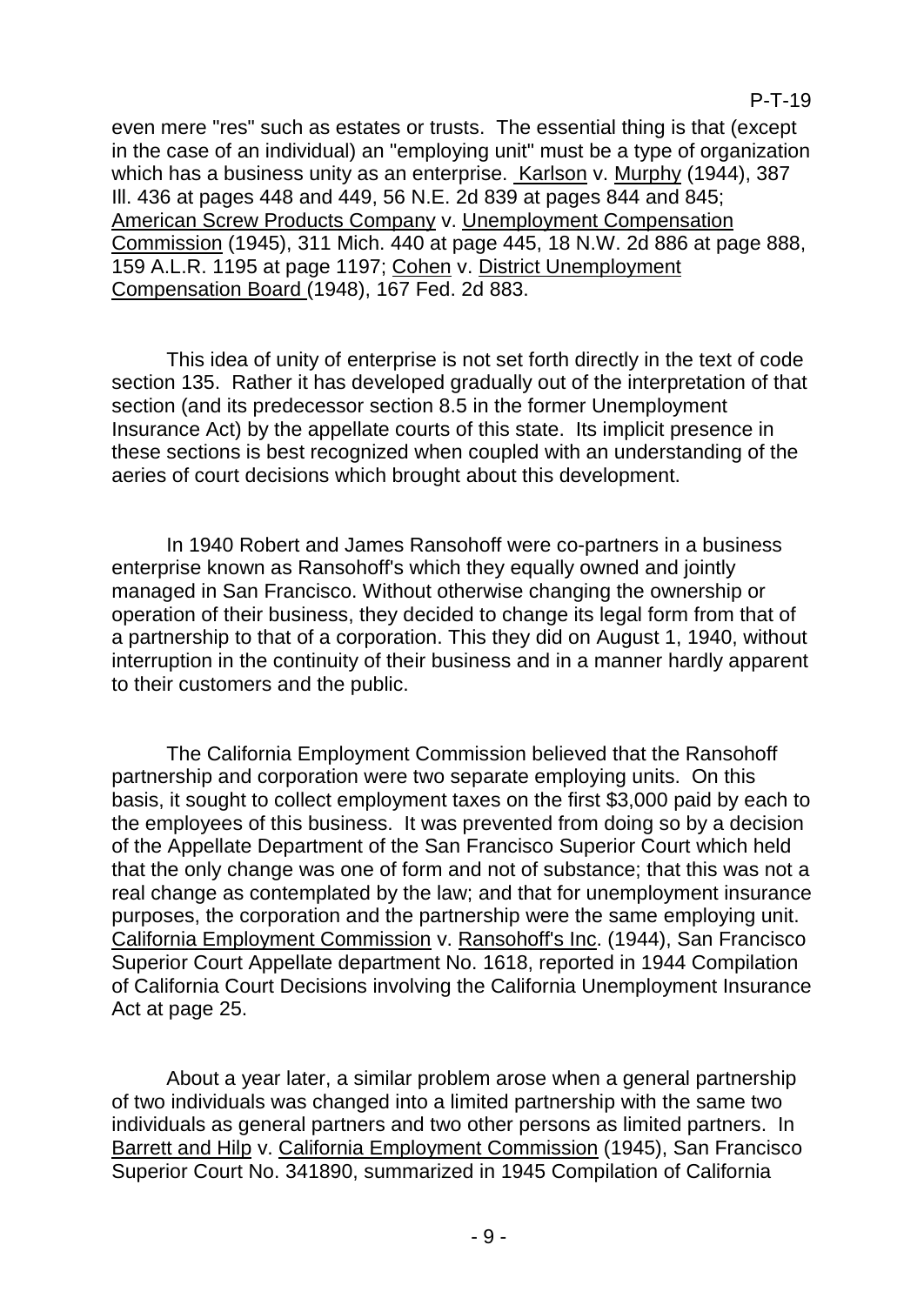Court Decisions involving the California Unemployment Insurance Act at page 2, the court determined that the general and limited partnerships were but a single employing unit. There was no change in employing unit when the limited partners were admitted.

Then came the problem of a personal representative who completed the contracts entered into by a deceased individual without initiating a new enterprise. In California Employment Stabilization Commission v. Bradley (1946), San Mateo Superior Court No. 38993, reported in 1946-48 Compilation of California Court Decisions involving the California Unemployment Insurance Act at page 9, the court found that the deceased individual and his personal representative were the same employing unit. This was followed by Crook v. Department of Employment (1947), 78 Cal. App. 2d 308, 177 P. 2d 634, in which an appellate court held that the entry of a decree of distribution of a decedent's estate did not change the employing unit where there was no change in the business itself or in the relationship of the employees of the business to the employer.

This idea of the enterprise rather than the entity as affecting the determination of the employing unit was slow in gaining general acceptance. The Attorney General in his Opinion No. 46-348 (February 10, 1947), 9 Ops. Atty. Gen. 68 at page 70, explicitly stated that "We do not believe that the Ransohoff case is good law," and in State of California Department of Employment v. Fred B. Renauld and Co. (1950) 179 F. 2d 605, a federal appellate court refused to accept the Ransohoff and Barrett and Hilp cases as yet sufficiently defining the state law so as to require it to follow them. However, it recognized that it would have to follow them in the future if higher or more California court decisions should establish their rule as state law.

That establishment came two years later in McHenry's, Inc. v. California Employment Stabilization Commission (1952), 112 Cal. App. 2d 245, 276 P. 2d 76, wherein under circumstances similar to the Ransohoff case the joint owners of a restaurant business incorporated it. As almost in direct answer to the Attorney General and the federal court, the appellate court in the McHenry case referred to the "well reasoned opinion . . . in California Employment Commission v. Ransohoff, Inc. . . .. and Barrett et al. v. California Employment Commission. .." In holding that incorporation of the enterprise did not result in a change of employing unit, the appellate court said:

"The meaning of the term 'employing unit' as used in the statute is that these terms refer to the unity of enterprise and are not concerned with the shifting of management or legal form of the same enterprise." (underscoring added)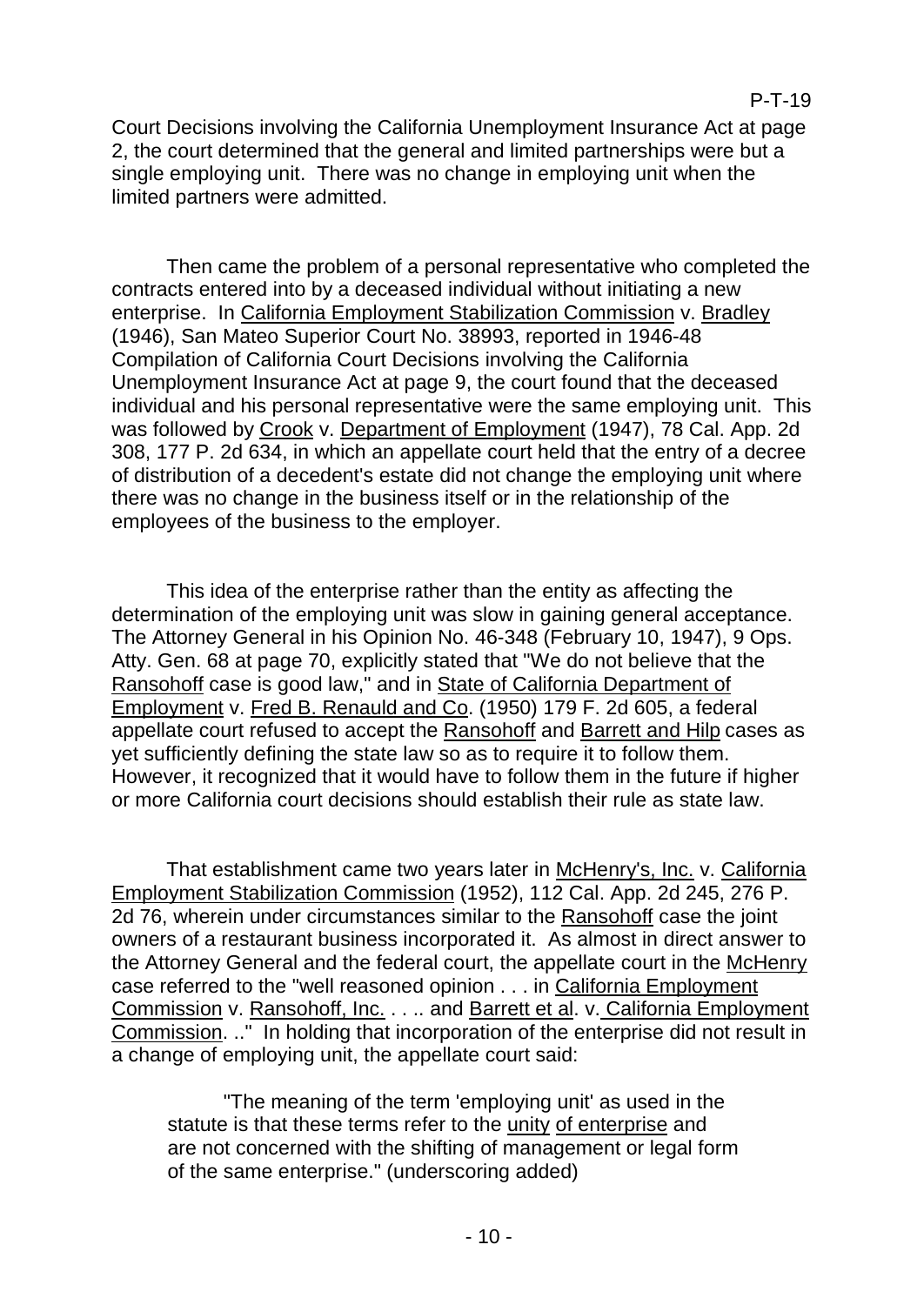The McHenry case was followed by Macintosh v. Director of Employment (1956), 145 Cal. App. 2d 628, 303 P. 2d 44, in which after the death of one of four partners, the business of the partnership was continued without change by the surviving partners, the widow of the deceased partner succeeding to his interest. The business was continued in exactly the same manner, except for this change in the identity of one of the partners. Following the principle of the McHenry case, the appellate court held that this change was one in form only rather than substance and that the new partnership conducting its business in exactly the same manner as its predecessor was not a new employing unit.

Unity of enterprise was first recognized as the governing consideration in identifying the employing unit in cases like the foregoing where supposedly separate employers were situated successively to each other in the span of time. Yet even before the McHenry case, a similar result was reached in a case involving supposedly separate enterprises that were being carried on at the same time. This occurred in Bemis v. People (1952), 109 Cal. App. 2d 253, 240 P. 2d 638, a case involving a complex of 28 restaurants simultaneously doing business in the same manner and under the same trade name.

Each restaurant in the Bemis case was established in the form of an individual proprietorship or small partnership. However, in each instance, its operation was conducted under an identical package of five separate agreements entered into between its operator and one of three partnerships composed of Bemis family members. Both the object and the effect of this arrangement were to bind each restaurant operator so securely under the managerial control of the Bemis principals, that the whole complex functioned under their direction as a single business enterprise. An appellate court identified this "Bemis Enterprise" as an employer of the restaurant operators, saying that it is not form but substance that must govern for this purpose.

The unity of enterprise principle was also applied in Westwood Photo Lab. Inc. v. Department of Employment (1961), Sacramento Superior Court No.122054, where the wholesale segment of a business was incorporated while its retail segment continued to operate as a partnership. Except for this technical change in form, the entire business continued to be conducted as it had been with the same management, employees, place and method of operation. Upon the authority of the McHenry and Macintosh cases, the court held that the simultaneously existing corporation and partnership were but one employing unit under the provisions of Unemployment Insurance Code section 135.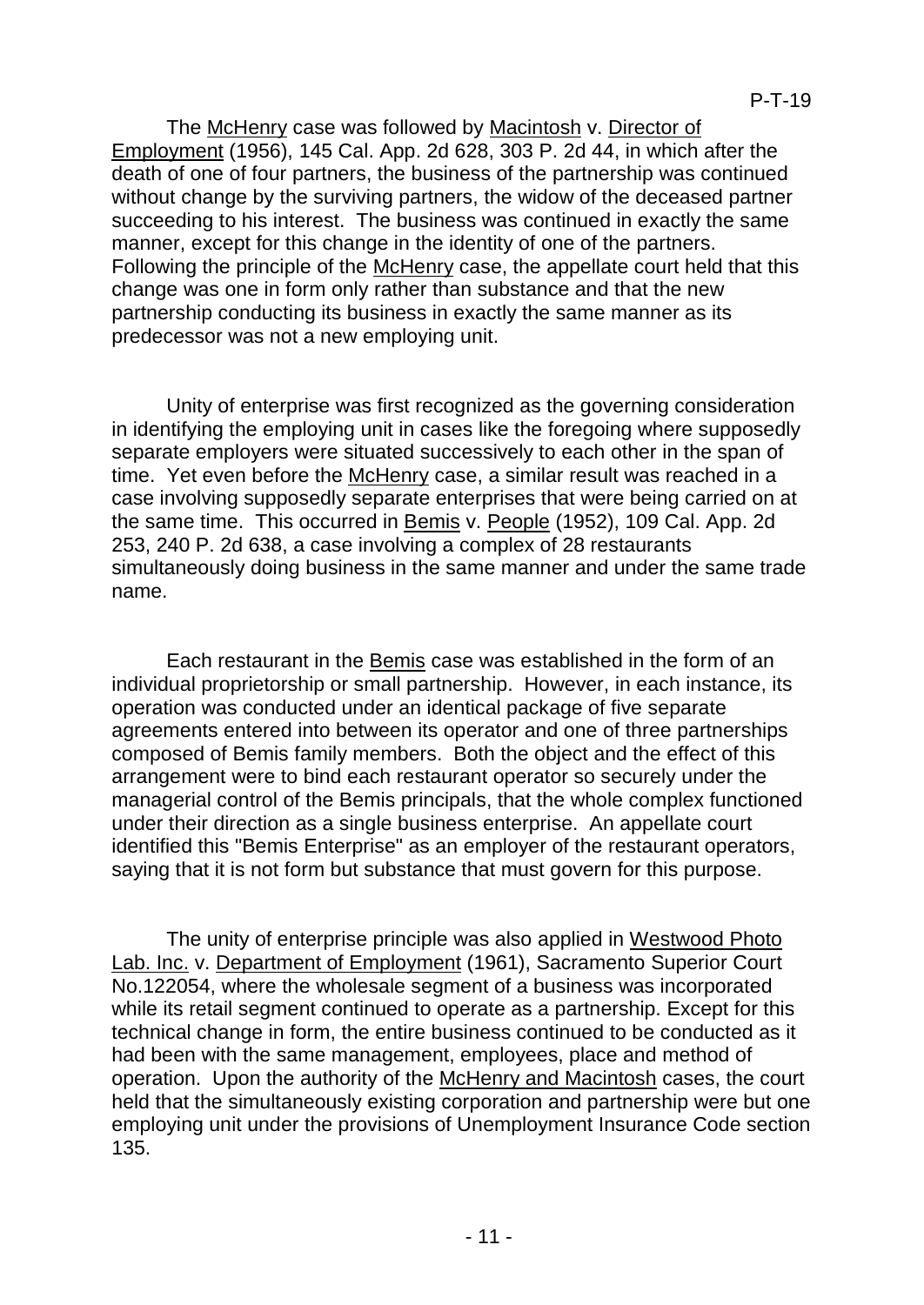#### P-T-19

In each of the foregoing judicial decisions, the solution to the particular problem presented depended upon whether there was one employing unit or several. In each case except Renauld the court identified the employment unit upon the basis of a certain unity that it found present in the ownership and conduct of the enterprise. The mere legal form of organization was rejected as the governing consideration.

Legal form was the basis upon which a federal court did identify the employing unit in the Renauld case before any state appellate court had spoken on the subject. However, in its refusal to follow lower state court adjudications to the contrary, the federal court expressly recognized that under the conformity doctrine, it is bound to follow state law as defined by the decision of "a state appellate court in the line of the state appellate structure of the state." It would appear, therefore, that under this doctrine, even a federal court would now follow the decisions of our state appellate courts in the McHenry and Macintosh cases rather than its own decision in the Renauld case.

In any event, it is definitely our duty to do so, and in a series of decisions since 1958 we have been doing so. In Disability Decision No. 624, we recognized a solely owned corporation as being the same employing unit as the sole proprietorship whose business it carried on under the same name at the same location without any change of substance. In Tax Decision No. 2334, we recognized the principle of unity of enterprise, but found it inapplicable to a situation where the withdrawal of certain managing partners produced such a substantial change in the organization, business and even name of the old partnership that the new business enterprise which emerged had lost its essential unity with the old one. In Tax Decision No. 2354 we recognized that a corporation operating a new outlet in a chain of jewelry stores was part of the same employing unit as the other stores operated by a partnership where throughout the organization there was unity of trade name, ownership, management, purchasing, pricing, decision making, and personnel policies. In Tax Decision No. 2370, we recognized a lumber and building materials business as one employing unit where it was carried on as a single enterprise by a combination of three closely related corporations operating under a common management from a common headquarters at which policy and decision making and most administrative activities were centered, but we did leave a fourth related corporation out of this unit where because of certain differences in managerial direction, talents utilized, and products produced, the separate form of organization gave an indication of a separate entrepreneurial intent.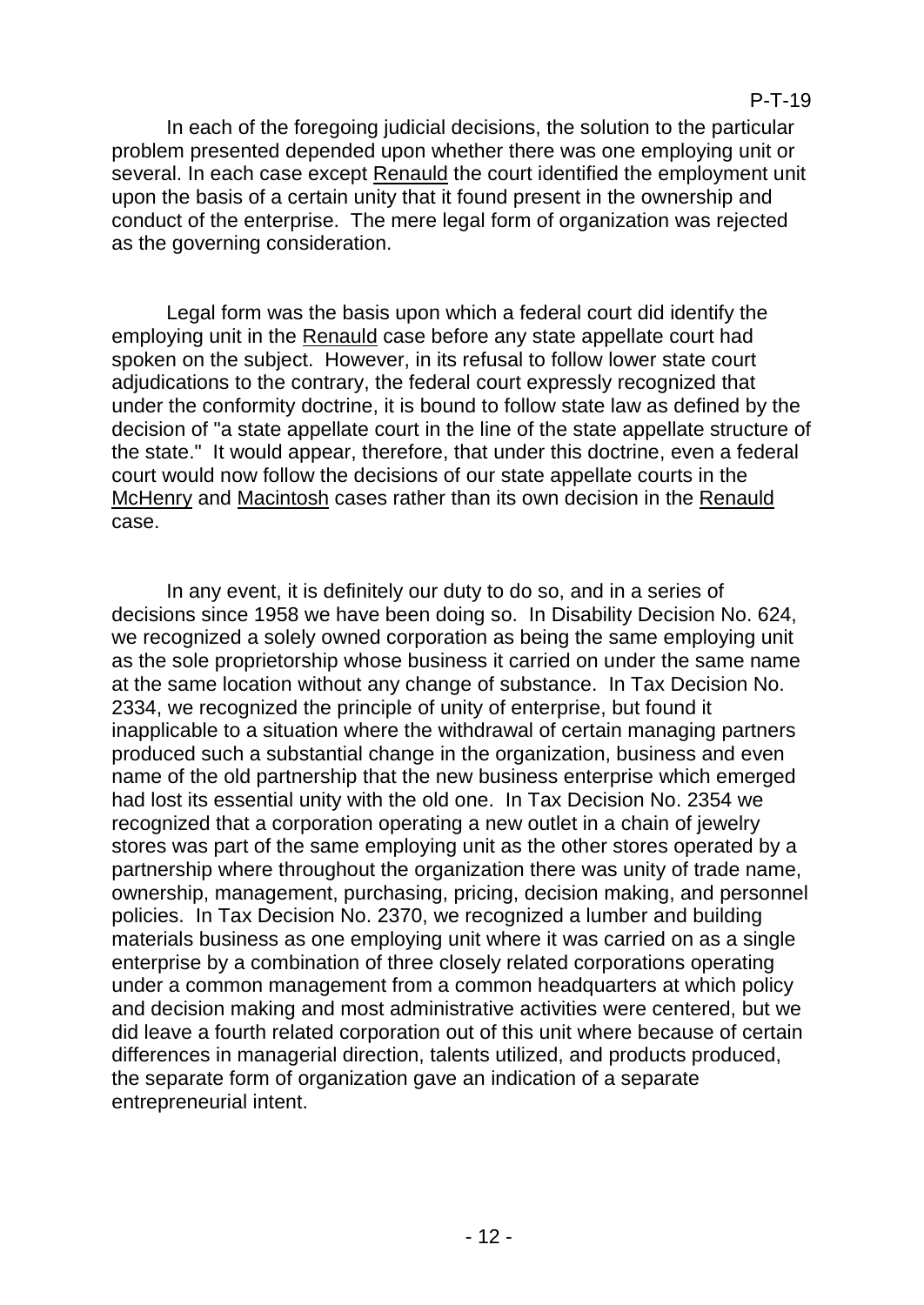There are, of course, numerous older decisions of this Appeals Board which reflect the earlier emphasis on legal form that prevailed before the implications of the court decisions discussed above were fully realized. Included among these are Tax Decision No. 173 which was judicially overruled in the Barrett and Hilp case; Tax Decision No. 811 which was judicially overruled in the McHenry case; Tax Decision No. 1684 which was judicially overruled in the Macintosh case; Tax Decision No. 825 which was judicially overruled in Pacific Pipeline & Engineers v. Bryant (1958), San Francisco Superior Court No. 395821 upon the basis of the McHenry and Macintosh cases, and the tax decisions listed in Appendix "B" which were not judicially reviewed.

In general, this line of decisions emphasizing legal form can be traced back to our following Attorney General's Opinion No. 46-348 (February 10, 1947), supra, 9 Ops. Atty. Gen. 68. As we have pointed out above, that opinion is not in harmony with the unity of enterprise principle subsequently established by our appellate courts in the McHenry and Macintosh cases. Accordingly, the decisions listed in Appendix "B" do not reflect a correct application of the law, and so we specifically overrule them.

Any similar situations arising in the future should be completely reevaluated in the light of unity of enterprise being the governing consideration in the employing unit's identification. In this connection, however, it should be kept in mind in any such evaluation, that even in a unified enterprise, the separate character of entities may still be of real significance. The entity remains the basic unit of individual rights and obligations.

In the last analysis, the real responsibility for a tax can only be imposed in terms of entitles. The obligation of any administrative combination of separate entities must, of necessity, be viewed in the ultimate, in terms of being the joint; several; or, joint and several obligations (as the case may be) of the entities as its responsible elements (Civil Code section 1430). Thus separate entity may have an important bearing on many problems arising in connection with the administration of unemployment insurance taxes, such as (among other things) ultimate responsibility, collections, refunds, and the settlement and adjudication of controversies.

The type of organization described in the record before us is one in which many corporations existing as separate legal entities are bound together in their business relationship into a corporate family consisting of parent and subsidiaries. We must look not only into but beyond mere legal form and examine the conduct of the business activities from the point of view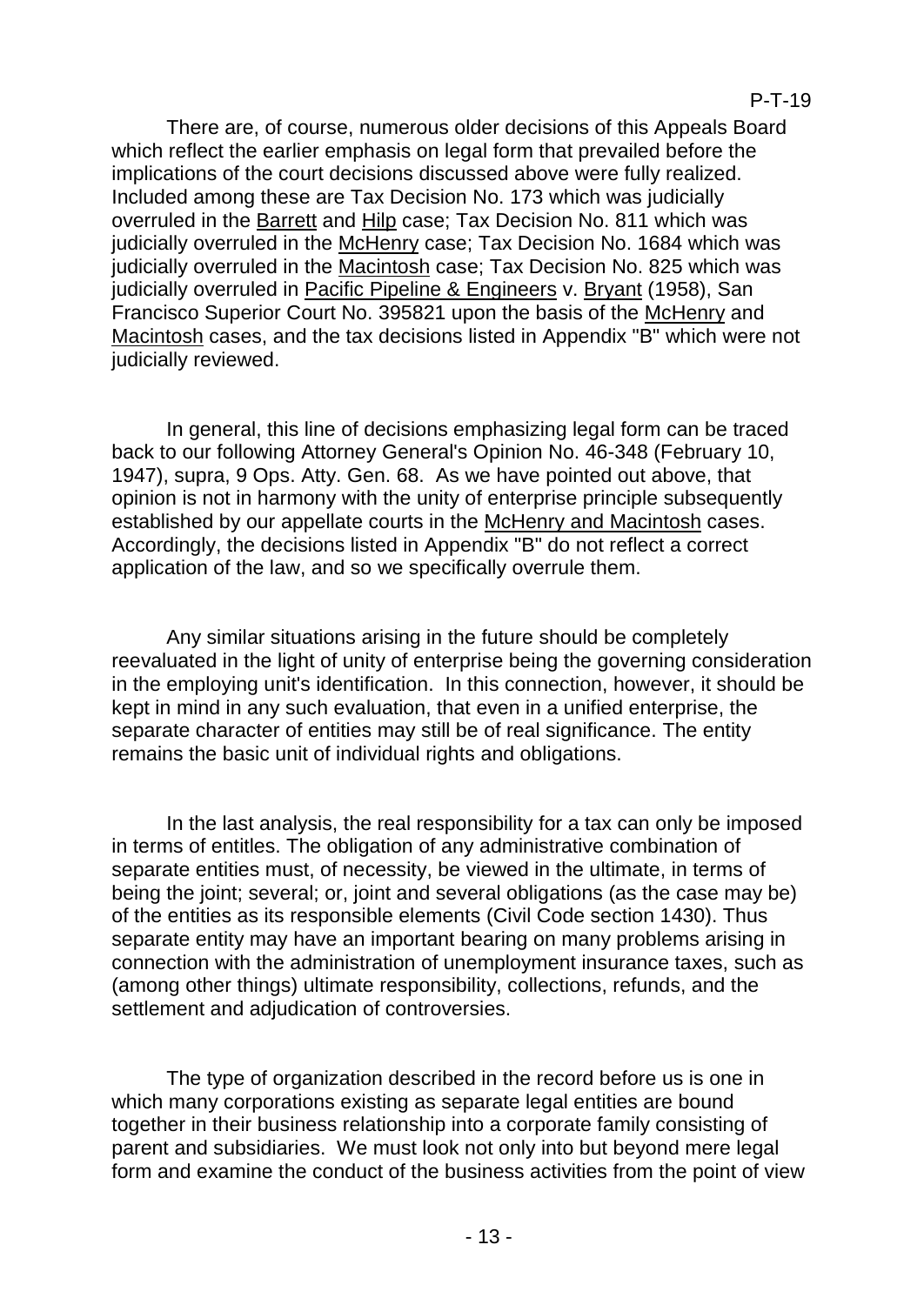of determining how form has been utilized to create the functioning organization. We must then identify the employing unit in accordance with whether there is a unity in that functioning organization which causes it to be but a single enterprise.

This "enterprise" that we are seeking to identify is, according to Webster's Third New International Dictionary, a unit of economic organization or activity. According to the Macmillan Company's Systematic Glossary of Selected Economic and Social Terms (1963), it is to be distinguished from an "establishment" which is an individual local unit such as a factory, workshop, or mine engaged in one kind of activity or in a usual combination of activities (page 72). It is also to be distinguished from a "concern" which is an association of a number of enterprises of different branches, based upon common financial dependence upon a particular financial group (page 80).

We view an enterprise as a unit in which talents, resources, and other economic factors are brought together under central direction to produce a product or service in pursuit of a particular goal. A business enterprise is usually motivated by the pursuit of profit and the particular way in which it does so may be of significance in identifying the extent to which various establishments should be included within a single enterprise. At the "enterprise" level, there is a unity in the direction of activity towards specific business goals that is not necessarily present in a "concern," yet there is not necessarily present in an "enterprise" the physical and geographical compactness of function which characterizes an "establishment."

Form, of course, is not absent from the makeup of an enterprise. Entrepreneurs do select their legal forms of organization with some bearing upon or relation to the functional activities involved. The important consideration in the identification of the employing unit lies in how form is utilized in the conduct of a functioning organization.

In most cases - probably the vast majority - some conventional legal form of organization is used to encompass the functional activities which constitute an enterprise. A deeper search into the substance of the arrangement ultimately reveals no substantial difference in the type of organization from that which its form initially indicated. It is really out of this general propensity of entrepreneurs that administrative emphasis on form of organization developed.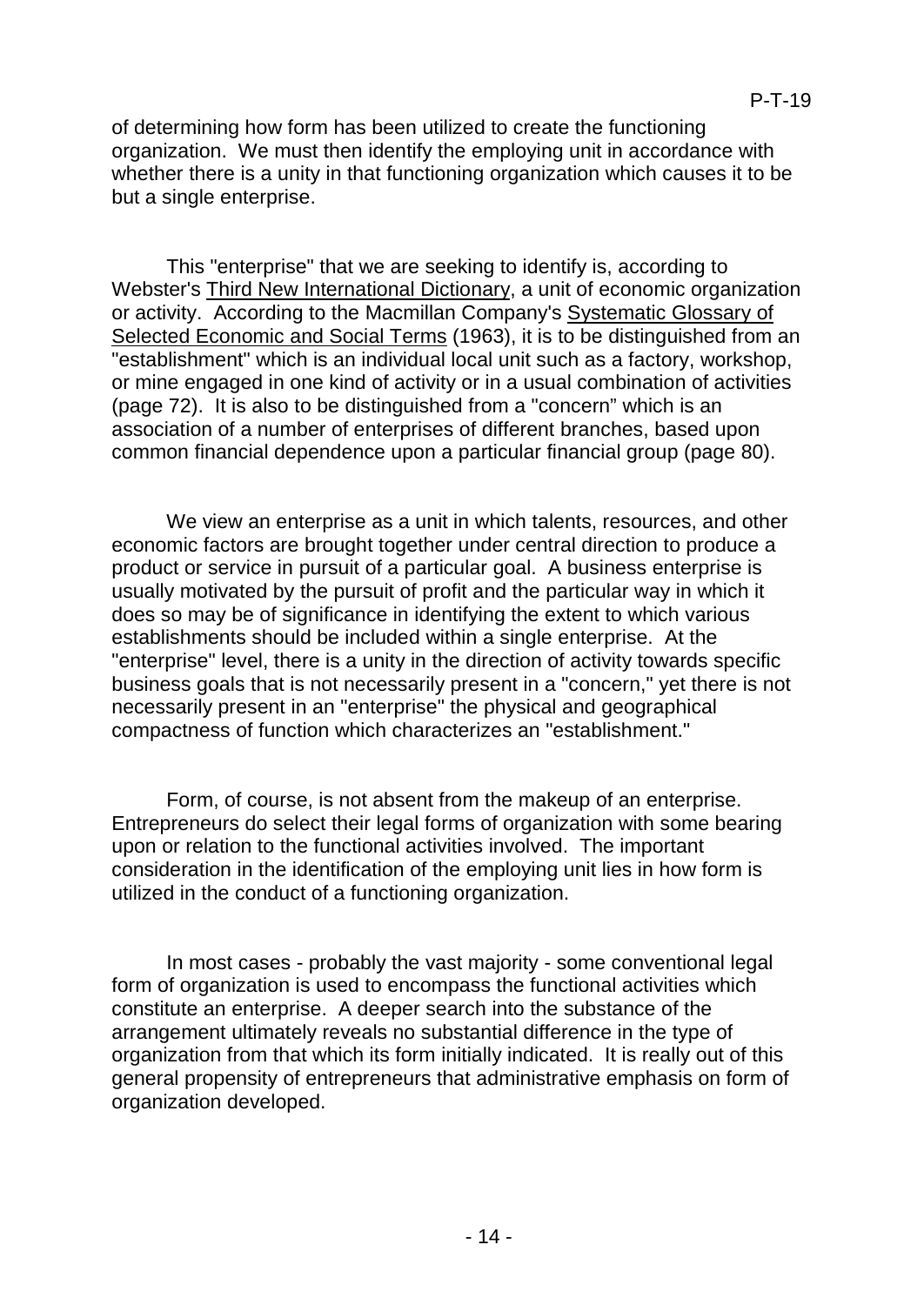In some cases, however, a conventional legal form of organization is used to embody only a particular portion of the activities which constitute an enterprise. Frequently, establishments functionally united with other establishments into a single enterprise are separately incorporated. Code section 135 explicitly states that separate establishments are not separate employing units.

The stress which the courts have placed upon the identification of the employing unit on the basis of the unity of the enterprise is strongly rooted in the realities with which it has frequently been said that taxation is eminently concerned. To impose a tax upon the basis of mere form rather than the functioning organization in an economically competitive world can be tantamount to casting favor on some competitors at the expense of working great hardships on others and on their employees as well. It has long been recognized that "the power to tax involves the power to destroy." M'Culloch v. The State of Maryland (1819), 17. U.S. (4 Wheaton) 316 at page 431, 4 L. Ed 579 at page 607.

The courts have made it clear in their interpretation of code section 135 that they do not believe that it was the legislative intent or purpose to define the employing unit merely by legal form. In the Crook case the court said in 78 Cal. App. 2d at page 313, 177 P. 2d at page 634 that:

". . . under the circumstances of this case it would appear that to sanction the collection of this additional assessment would come perilously close to approving the principle of double taxation."

Accordingly, where a unity of enterprise cuts across the lines of conventional legal forms, the tax administrator has to yield to any inconvenience involved in accepting the functioning organization as the subject of the tax.

It is the functioning organization, then, that becomes the "employing unit" under the provisions of code section 135. Such an organization may be an aggregative unit like an association or joint venture, and in the same way it may be an aggregation of corporate entities instead of individuals, in which event these entities are the legal persons who are to be recognized as the responsible elements of the unit. To regard corporations as such elements is not to disregard their separate legal entity, but merely to acknowledge the business use that is being made of it.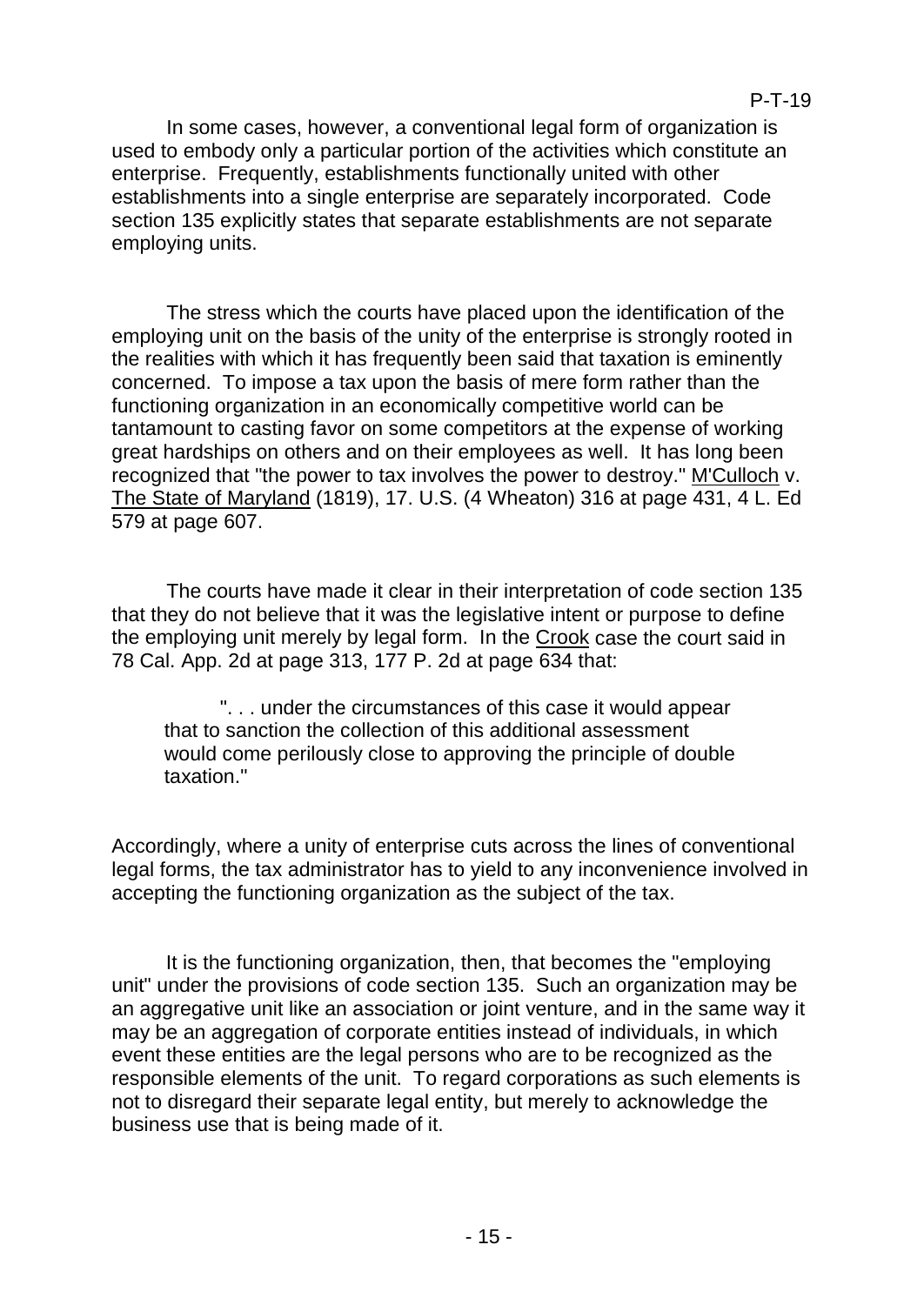The type of organization reflected in the record before us is one that is used by many large enterprises. The most unique feature of this particular case is the very great number of separate corporations included in the group. We see no reason, however, why numerous corporations cannot so group themselves together as to function as a single enterprise, and, in fact, that appears to be the whole object behind the arrangement at hand.

While each corporation was, and remained, a separate legal person, it engaged in its business activities not merely as such but by joining with the other members of its corporate family in conducting its operations under common policies and practices established by common officers and directors elected for this common purpose. Together these corporations used a common business name, maintained a common headquarters, and shared common expenses in accordance with the particular contribution of each to the whole business. They operated under one symmetrical structure of managerial organization that reached all the way from the top down to the individual loan office.

The separate entity of the individual corporate members was used to further the business needs and purposes of the enterprise rather than to identify its scope or extent. For instance, the record indicates that it was sometimes used in order that the company might qualify for a loan license in certain states that require local incorporation for this purpose. Whatever happened to be the specific business, financial, or even tax reason in a particular situation that prompted the individual corporation to contribute its character as a separate entity to the enterprise, it was always an organizationoriented one.

It appears from the record before us that the Seaboard finance Company was actually an organized grouping of 501 separate legal persons into one corporate family which was engaged in one business enterprise operated under one managerial structure. As such, it must be considered as one "employing unit" within the meaning of that term as it is defined in code section 135. This unit must then be identified as the "employer" of the individuals in question under the provisions of code section 675. In re Technicon Cardiograph Corp. (1954), 285 App. Div. 193 at page 194, 136 N.Y. Supp. 2d 268 at page 269.

Our conclusion in regard to the unity of enterprise issue makes it unnecessary for us to consider the petitioners' alternative contentions.